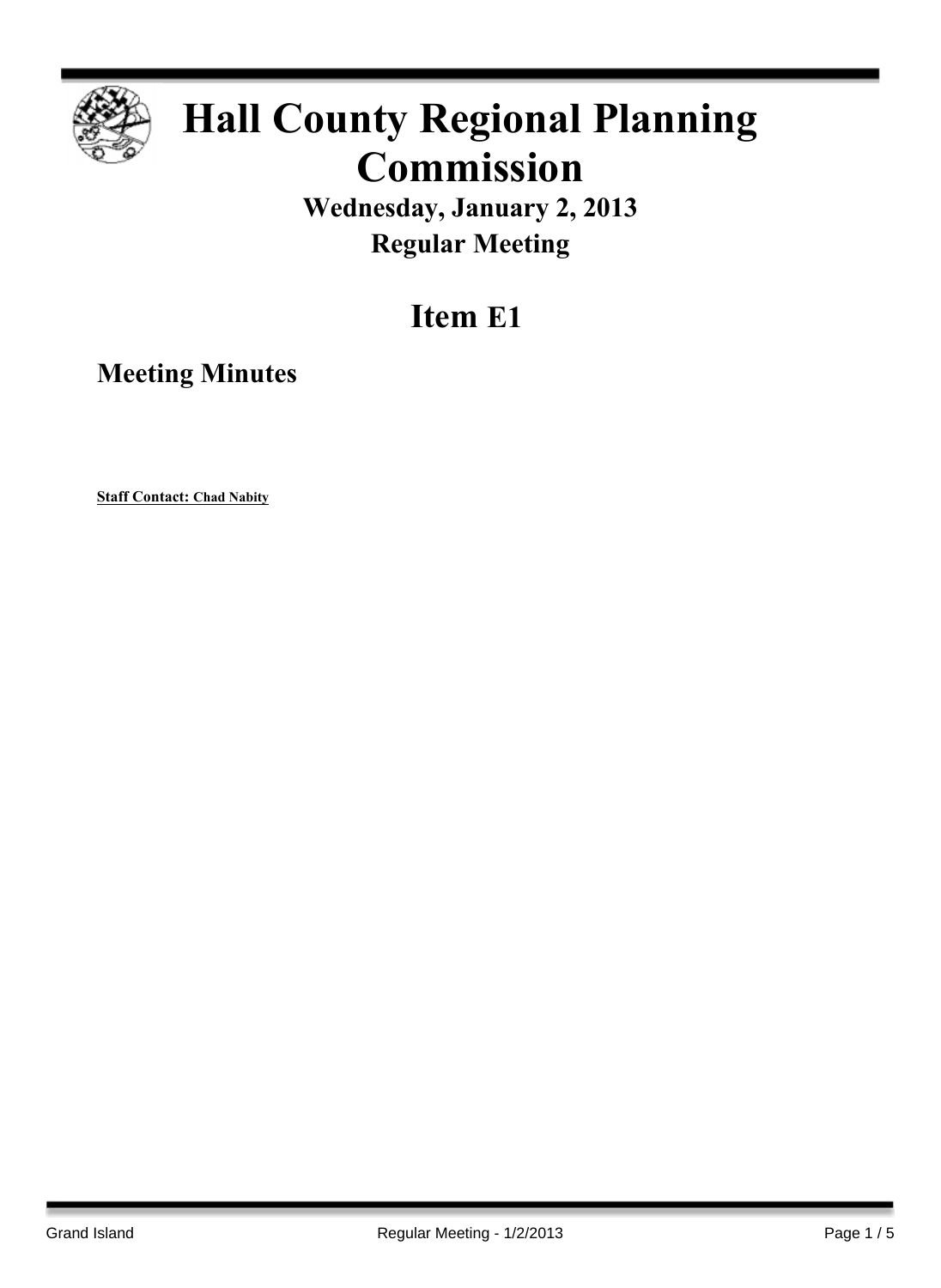

#### THE REGIONAL PLANNING COMMISSION OF HALL COUNTY, GRAND ISLAND, WOOD RIVER AND THE VILLAGES OF ALDA, CAIRO, AND DONIPHAN, **NEBRASKA**

| <b>Minutes</b>   |  |
|------------------|--|
| for              |  |
| November 7, 2012 |  |
|                  |  |

The meeting of the Regional Planning Commission was held Wednesday, November 7, 2012, in the Community Meeting Room - City Hall – Grand Island, Nebraska. Notice of this meeting appeared in the "Grand Island Independent" October 27, 2012.

Karen Bredthauer Pat O'Neill Deb Reynolds Don Snodgrass Mark Haskins Jaye Monter

Present: Leslie Ruge Scott Eriksen

Absent: Bill Hayes, Dennis McCarty, John Amick and Julie Connelly

Other:

Staff: Chad Nabity, Rose Rhoads

Press:

#### **1. Call to order.**

Chairman O'Neill called the meeting to order at 6:01 p.m.

- **2.** O'Neill stated that this was a public meeting subject to the open meetings laws of the State of Nebraska. He noted that the requirements for an open meeting were posted on the wall in the room and easily accessible to anyone who may be interested in reading them.
- **3. Minutes of October 3, 2012 meeting.**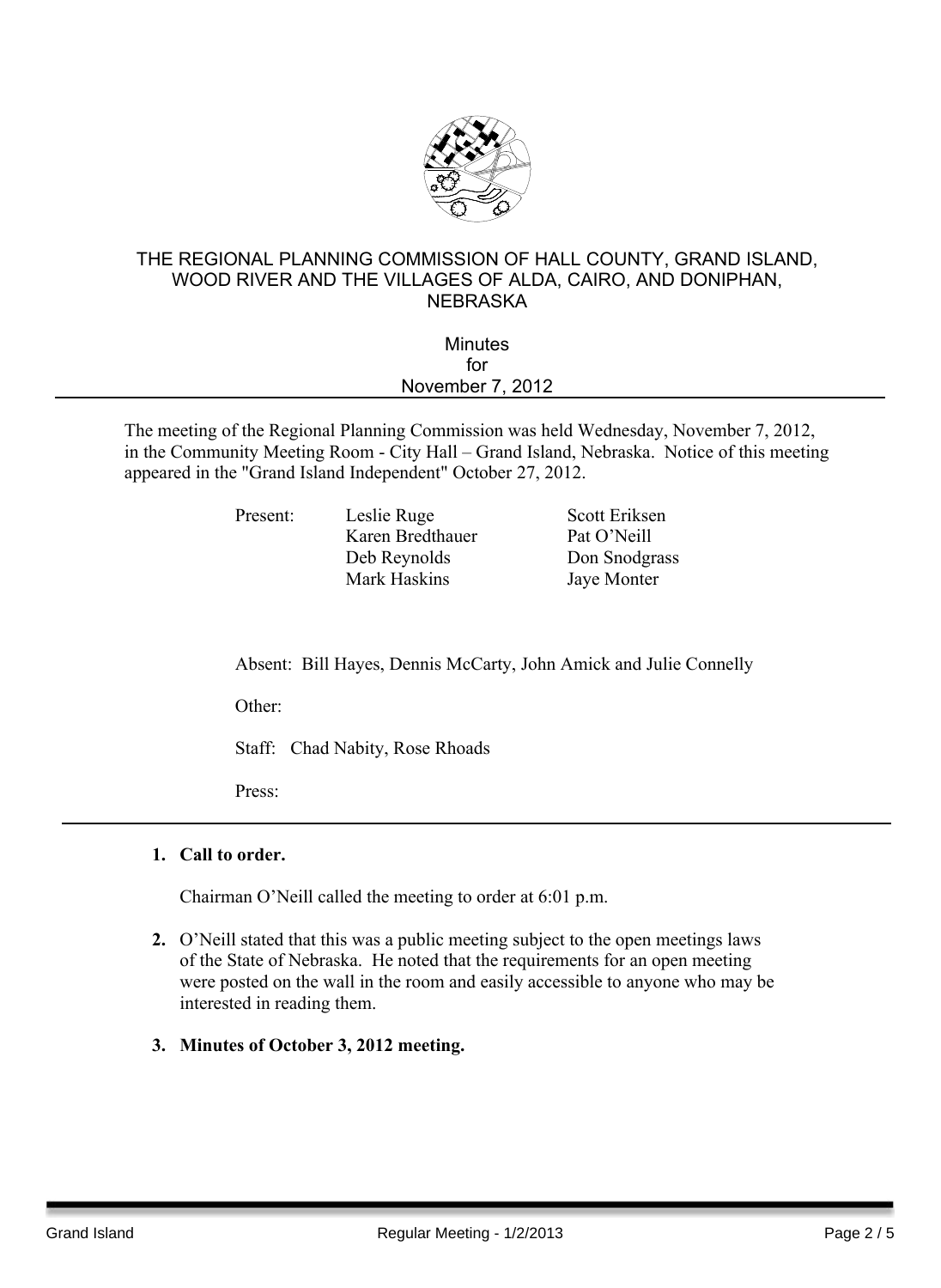A motion was made by Bredthauer to approve the meeting minutes and seconded by Eriksen to approve the Minutes of the October 3, 2012 meeting as mailed.

The motion carried with 8 members present and 6 voting in favor (Reynolds, Haskins, Ruge, O'Neill, Bredthauer and Eriksen) and two members present abstaining (Monter, Snodgrass).

#### **4. Request Time to Speak.**

Leon Roby, 517 Saturn, Alda, #5, Todd Enck, 511 Fleetwood Cr., Grand Island, #6, Janna Cornelius, 5150 S Alda Rd., #5 and Donald Soderman, 6120 W Wildwood, Alda #5.

O'Neill moved item #6 in front of item #5.

**5. Public Hearing** - Concerning an amendment to the redevelopment plan for CRA, Area 10, for a Site Specific Redevelopment Plan for 809-811 S Kimball Ave., in Grand Island, Hall County, Nebraska. Resolution No. 2013-03. (C-04-2013GI)

O'Neill recused himself from the Public Hearing siting a conflict of interest.

Bredthauer opened the Public Hearing.

Nabity briefly explained this is an amendment to the redevelopment plan for area 10 for a Site Specific Redevelopment Plan for 809-811 S Kimball Ave. Token Properties, LLC has purchased the land and is requesting TIF funds in the development of a duplex at this location.

Bredthauer closed the Public Hearing.

A motion was made by Ruge to approve Resolution 2013-03 as presented and was seconded by Eriksen.

The motion carried with 7 members present and 7 voting in favor (Reynolds, Haskins, Ruge, Monter, Snodgrass, Bredthauer and Eriksen) and no member present voting against.

O'Neill returned to the meeting.

**6. Public Hearing** - Concerning annexation of land, located north of Wildwood Drive and west of Saturn Street. (C-03-2013 Alda)

O'Neill opened the Public Hearing.

Leon Roby, 517 Saturn, Alda, spoke against being annexed stating the only access to his property is his driveway and he is not going to be developing his land.

Janna Cornelius, 5150 S Alda Rd., Alda, was concerned about zoning and the changes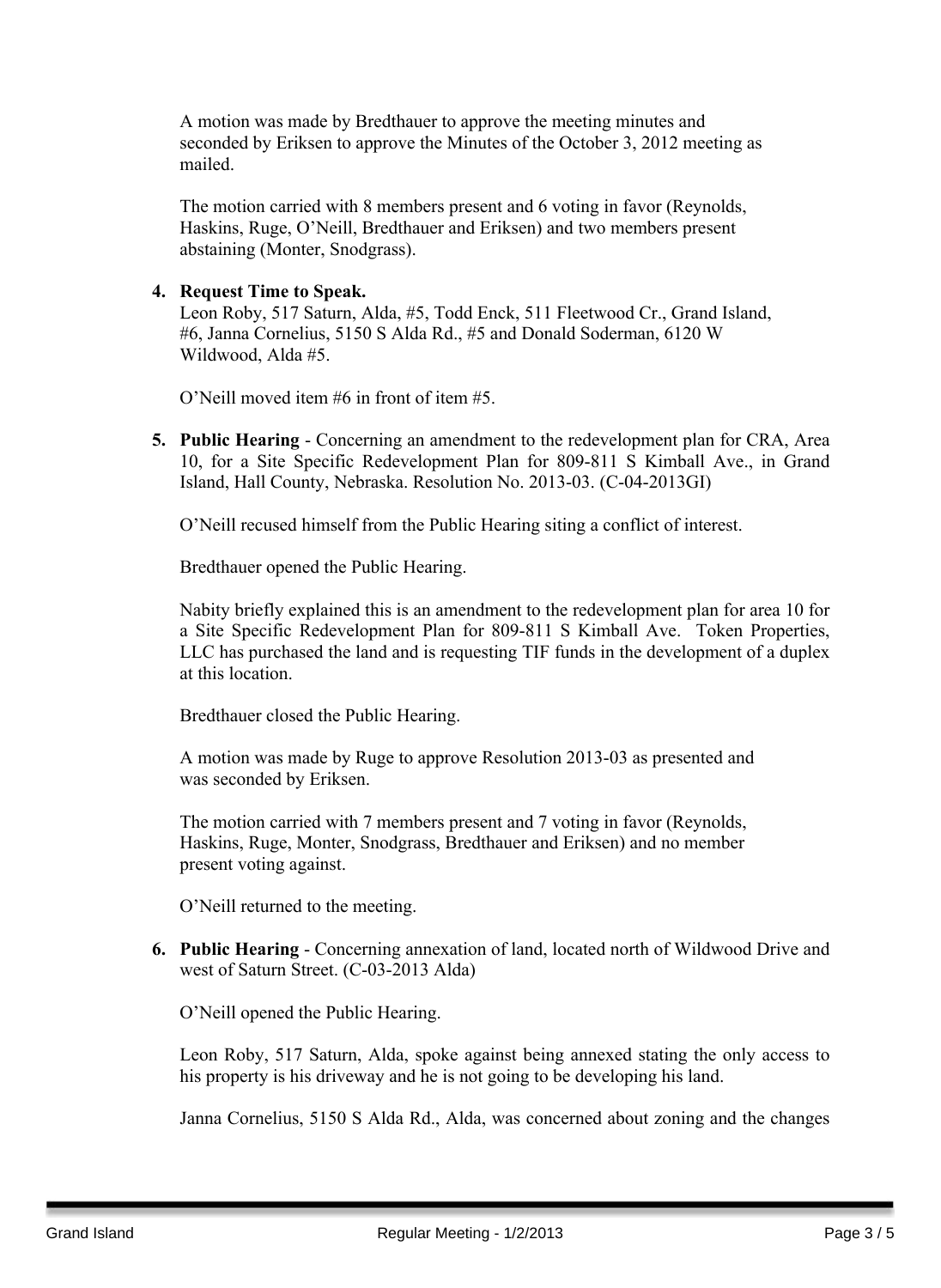that could happen with the annexation.

Don Soderman, 6120 W Wildwood, Alda, questioned the changes in the easement along his property to the north of his tree strip.

There was some further discussion.

O'Neill closed the Public Hearing.

A motion was made by Ruge to approve the Annexation request and recommend the Village of Alda approve this annexation of property and was seconded by Reynolds.

The motion carried with 7 members present and 6 voting in favor (Reynolds, Haskins, Ruge, Monter, Snodgrass, Bredthauer and Eriksen) and 1 member present voting against (O'Neill).

O'Neill noted the next three items would be taken on Consent Agenda.

- **7. Final Plat – Dowd Second Subdivision –** located east of South Locust and north of Fonner Park Road, in Grand Island, in Hall County, Nebraska. Consisting of .693 acres and (2 Lots).
- **8. Final Plat – Turek Acres Subdivision** located east of NE State Hwy 11 and south of Old Potash Hwy, in Hall County, Nebraska. Consisting of 3.4138 acres and (1 Lot).
- **9. Final Plat – 3J Subdivision** located north of Abbott Road and west of Burwick Road, in Hall County, Nebraska. Consisting of 8.224 acres and (1 Lot).

A motion was made by Haskins to approve the Consent Agenda and was seconded by Reynolds.

The motion carried with 7 members present and 7 voting in favor (Reynolds, O'Neill, Haskins, Ruge, Monter, Snodgrass, Bredthauer and Eriksen) and no member present voting against.

#### **10. Election of Officers.**

A motion was made by Haskins to keep the current officers in place. Pat O'Neill, Chair, Karen Bredthauer, Vice Chair and Les Ruge, Secretary. Eriksen seconded the motion.

The motion carried with 7 members present and 7 voting in favor (Reynolds, O'Neill, Haskins, Ruge, Monter, Snodgrass, Bredthauer and Eriksen) and no member present voting against.

#### **11. Planning Director's Report**